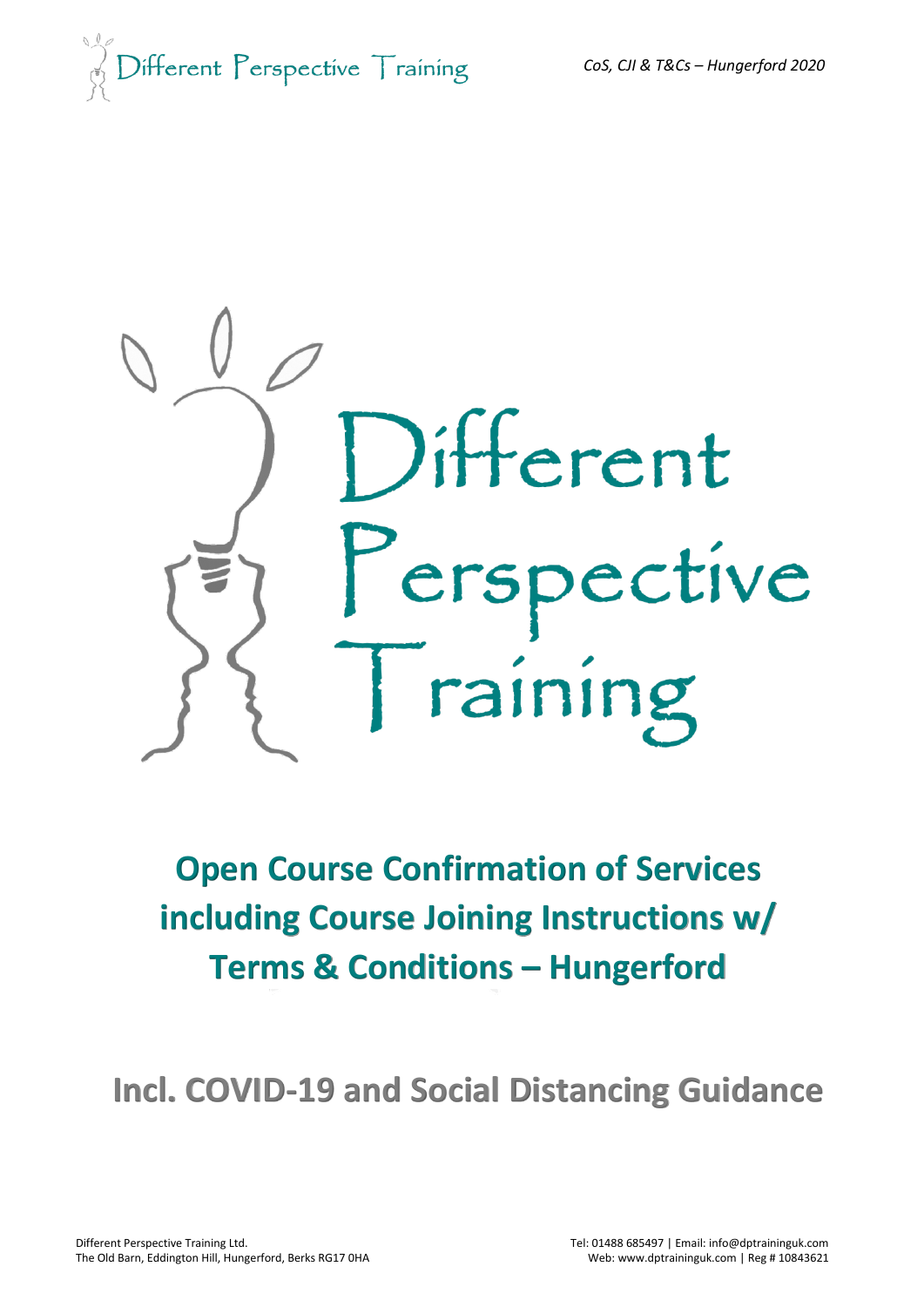

# **Different Perspective Training Ltd.**

# **Who are we & what do we do?**

Different Perspective Training Ltd. has been established by our Director and Lead Facilitator, Matthew ILOTT, to bring the latest and most current training and consultancy programmes available in the field of outdoor education, risk management and first aid training. With firm roots in education and training we believe in supporting people in getting outside beyond the workplace through outdoor and risk empowerment.

With over 20 years' educational experience in both classroom based teaching and outdoor education, taking people outdoors to challenge themselves and learn, our company has its roots in developmental pedagogy.

Our flexible training programmes and experiences are always tailored to meet your needs.

## **Training & Consultation**

- **First Aid & Water Safety;** the practical skills needed for school, workplace or those heading outdoors, embedding concepts into actions for better understanding and recall when it really matters
- **Off Site Risk Management & Policy Consultation;** the legalities behind working off-site, turning the complicated hoops into simple steps
- **Outdoor Learning, Resilience & Inclusion;** working with schools delivering programmes to staff and students and providing policy consultation, helping staff and schools achieve the best for, and with, their students through redefining the Essence of Education; Resilience, Performance and Excellence

## **Outdoor Empowerment Experiences**

- **Head Outdoors Empowerment Days;** fun days for individuals or the whole family spent encouraging uninhibited play and learning in the great outdoors
- Family Adventures; head outdoors with the whole family to experience adventure first-hand, or to just get away!
- **Holiday Camps;** half day holiday camps based on a weekly programme of learning embedded in outdoor play.

# **Confirmation of Services**

Thank you for booking onto a **Different Perspective Training Ltd.** Open Training Course. This Confirmation of Services (CoS) document serves as contractual agreement to the delivery of the training programme listed below by **Different Perspective Training Ltd.** to Open Course Ticket Holder as per the attached Terms and Conditions of Service.

- Training Programme As per Ticket
	-
	-
- Date **Date As per Ticket** 
	- Delegate As per Ticket
- 
- Number of Delegates As per Ticket
	-
	-
	- Venue Croft Field Centre, The Croft, Hungerford RG17 0HY
- - Cost As per Ticket

*Please note the receipt of this Confirmation of Services for the provision of training services outlined above along with the Terms and Conditions of Service detailed below. It is taken that the details above are correct as of date of issue. If there is need for any changes from the above, please do let* 

*us know.*

*Matthew Ilott – Director and Lead Facilitator, Different Perspective Training Ltd.*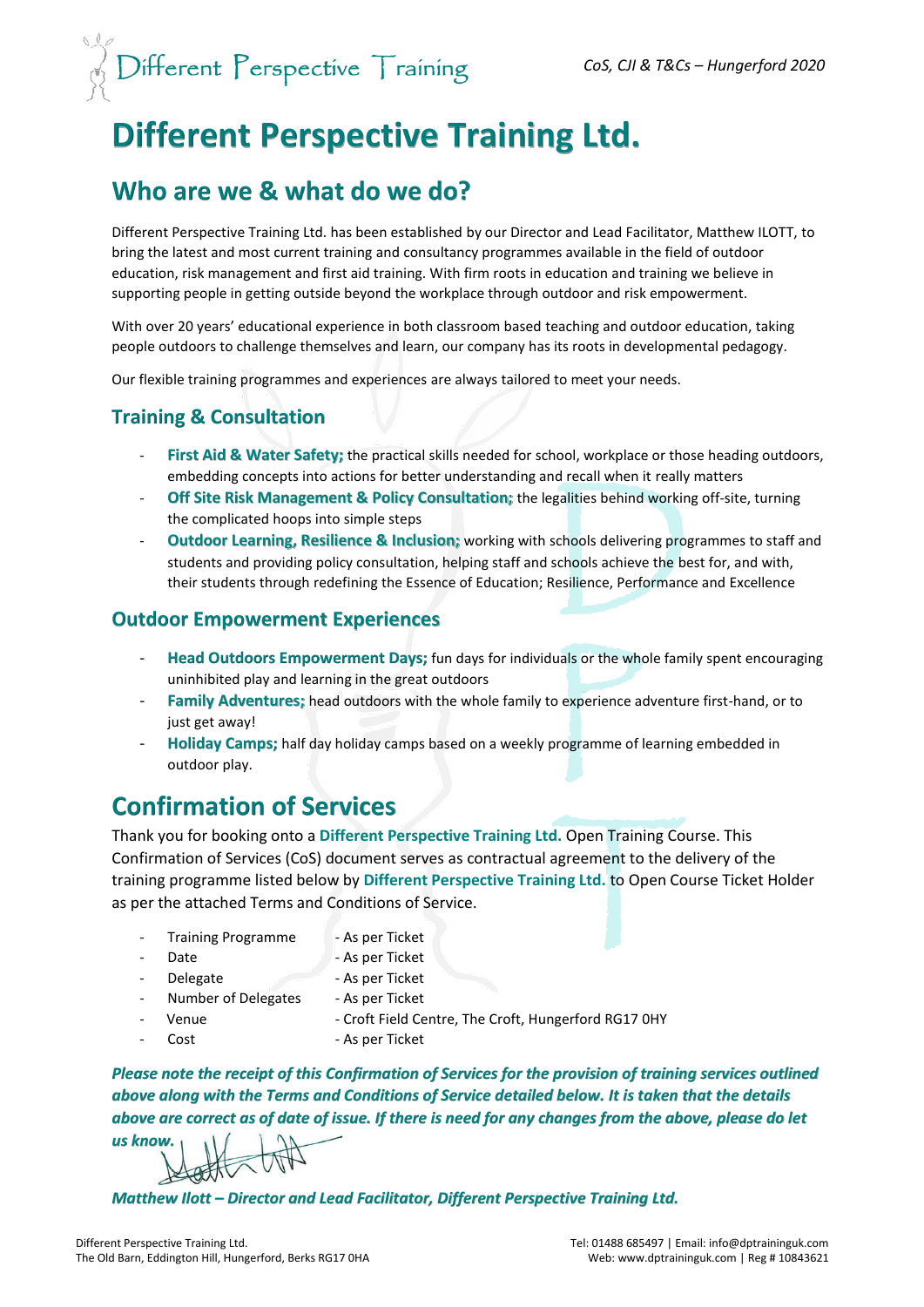# $\textit{Different } \textit{Perspective } \textit{Training}$

# **Course Joining Instructions; Croft Field Centre, Hungerford**

Below, you should find all the details you should need in preparation for this course. Needless to say, should you have any questions, please do not hesitate to get in touch.

## **Address**

The Croft Field Centre, The Croft, Hungerford RG17 0HY

## **Getting There - by car**

The Croft is right in central Hungerford, just behind the High Street. Located 3.4 miles South of Junction 14 on the M4 our training centre is perfectly located for easy access all along the M4 corridor.

- From J14 on the M4 Head South following signs towards Hungerford.
- At roundabout; turn right (2nd exit, Bath Rd) signposted Town Centre & Marlborough A4.
- At roundabout; go straight (1st exit, Charnham St) signposted Town Centre, Marlborough A4 & Salisbury (A338).
- At roundabout; turn left (1st exit, High St) signposted Salisbury A338 & Town Centre.
- Over canal bridge & under railway bridge
- At roundabout; turn right (2nd exit, Church St) past carpark and fire station
- Take the first right (Croft Rd), back under railway bridge, taking the left fork after bridge
- The field Centre driveway is just to the left of the Nursery School

## **Getting There - by train**

Hungerford is an easy train direct from London Paddington and it is an easy walk from the station to the centre.

- Trains from London arrive on Platform 2. Head out of the station through the carpark, past the level crossing and the Railway tavern.
- With the track on your right-hand side follow the path down past further parking and a little parade of shops and offices, joining the High Street with the Railway bridge above and to the right of you.
- Cross under this and walk down the High Street, over the entrance to Tesco and to the pedestrian crossing by the phone box. Cross over the High Street here and follow the footpath (Church Lane) opposite signposted "To The Croft".
- Follow this path out onto Parsonage Lane and passing the Croft Hall, taking the driveway to the Croft Field Centre just after the Nursey School.

## **Food & Refreshments**

Due to COVID-19. We are sorry to be unable to provide tea and coffee or refreshment facilities during this course. There is a fresh water tap on site and a number of cafes in town (5 minute walk from the course).

Please do bring lunch for each day of the course.

## **Clothing & Equipment**

Our courses are outdoor focussed and delivered entirely outdoors. The theory sessions will take place in a covered outdoor area and practical session will happen throughout the day, making use of the onsite field and canal and water meadows nearby. Please come prepared for outdoor based training sessions with warm and waterproof layers and appropriate footwear. All necessary training manuals will be provided but delegates should come prepared with suitable stationery and paper on which to make any notes that they may need during the day.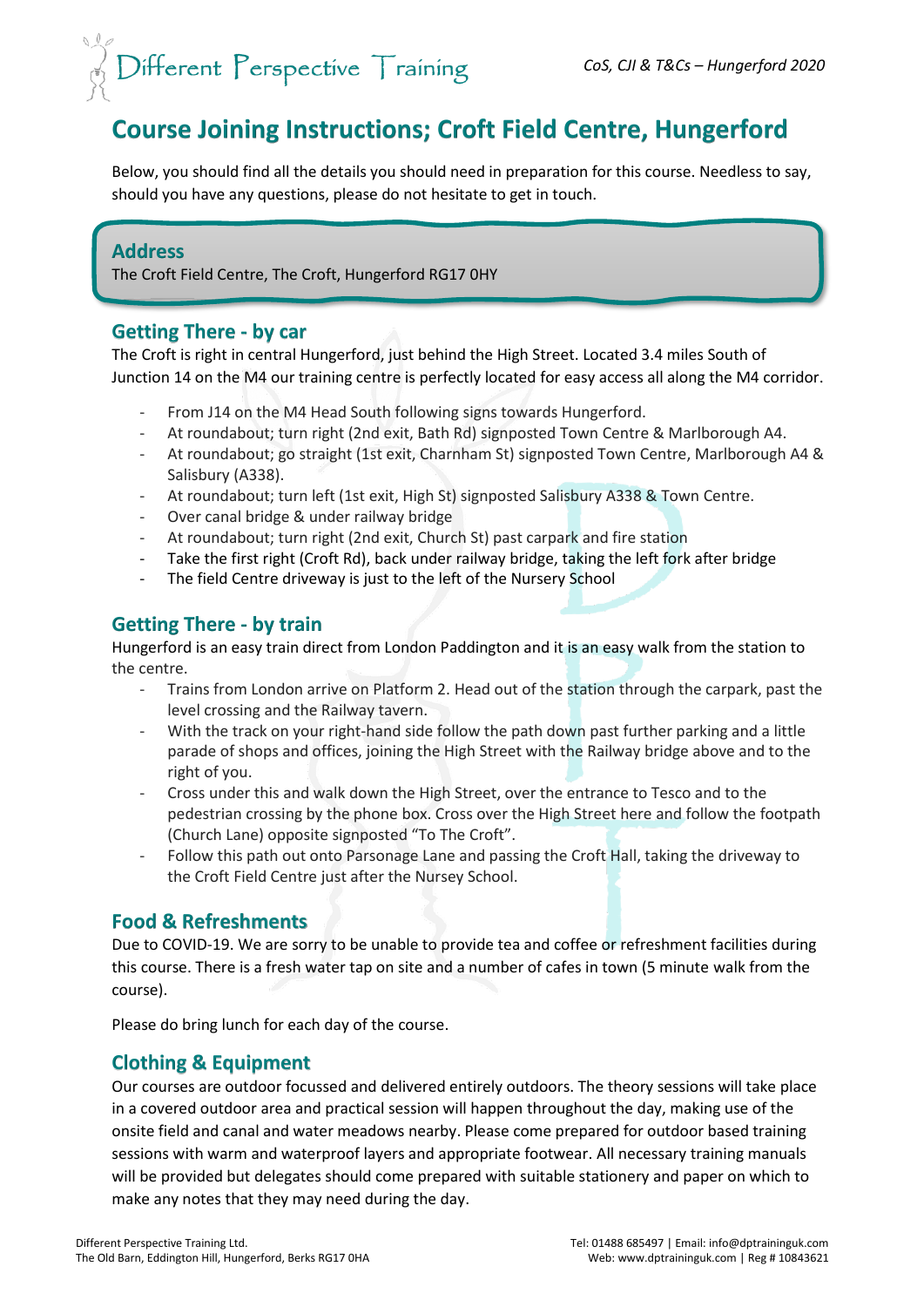# $\textit{Different } \textit{Perspective } \textit{Training}$

## **Your Health and Safety**

Our courses involve practical elements, whether bending and lifting, active first aid or working outside on rough or uneven terrain. You are therefore reminded of the importance of operating within your abilities and taking care of your health and safety. Please inform us of any medical or other issues that may affect your active participation.

Please can we also remind you that all outdoor activities are potentially hazardous and that you will be obligated to abide by any safety instructions provided on the course. Please speak to your trainer should you have any issues during the course.

### **COVID-19**

On arrival at the course, you will be screened for COVID-19 symptoms, which are a high temperature/fever, a new continuous cough, and taste/smell loss. We will also check that you are not in a situation where you should be self-isolating (such as a family member exhibiting symptoms, having recently visited a high-risk area, etc.). We will collect personal contact details at the start of the course to allow for notification if someone on the course develops symptoms within 2 weeks of attending the first aid training.

Finally, we will ask you to agree to the control measures in force when participating in training, such as maintaining a safe distance of 2m/6ft from other learners and staff, regular handwashing and sanitising of hands (handwashing facilities and alcohol hand gels and wipes will be available), avoiding touching your face unless you have just washed or sanitised your hands. During any sessions which involve close physical contact you will be asked to wear appropriate PPE.

### **Assessment**

Assessment of skills and competencies is carried through constant observation and development. Where trainers note areas that require development, they will provide opportunities to refresh, practice and reassess. This method of continuous assessment is used to increase confidence and a solid skills base in all participants, ensuring that delegates leave feeling fully empowered, able and willing to use the skills learned to deal with situations that arise wherever they may be.

Throughout these assessed coursed delegates will be expected to engage with this process of practical assessment. If you have concerns regarding practical assessment and would like a copy of the assessment criteria, please do get in touch.

## **Site & Facilities (including camping)**

The Croft Field Centre has toilet facilities onsite. Outside the site has access to a large field area where on longer courses, delegates can camp overnight, if prearranged.

If camping please note;

- This can only be done when prearranged; please contact  $info@dptraininguk.com$
- Delegates are asked to pack their tent away during the day to avoid obstructing the course
- If delegates are wishing to arrive the night before the course, the building with showers and toilet facilities will only be opened and accessible from 0800 on the morning of the course.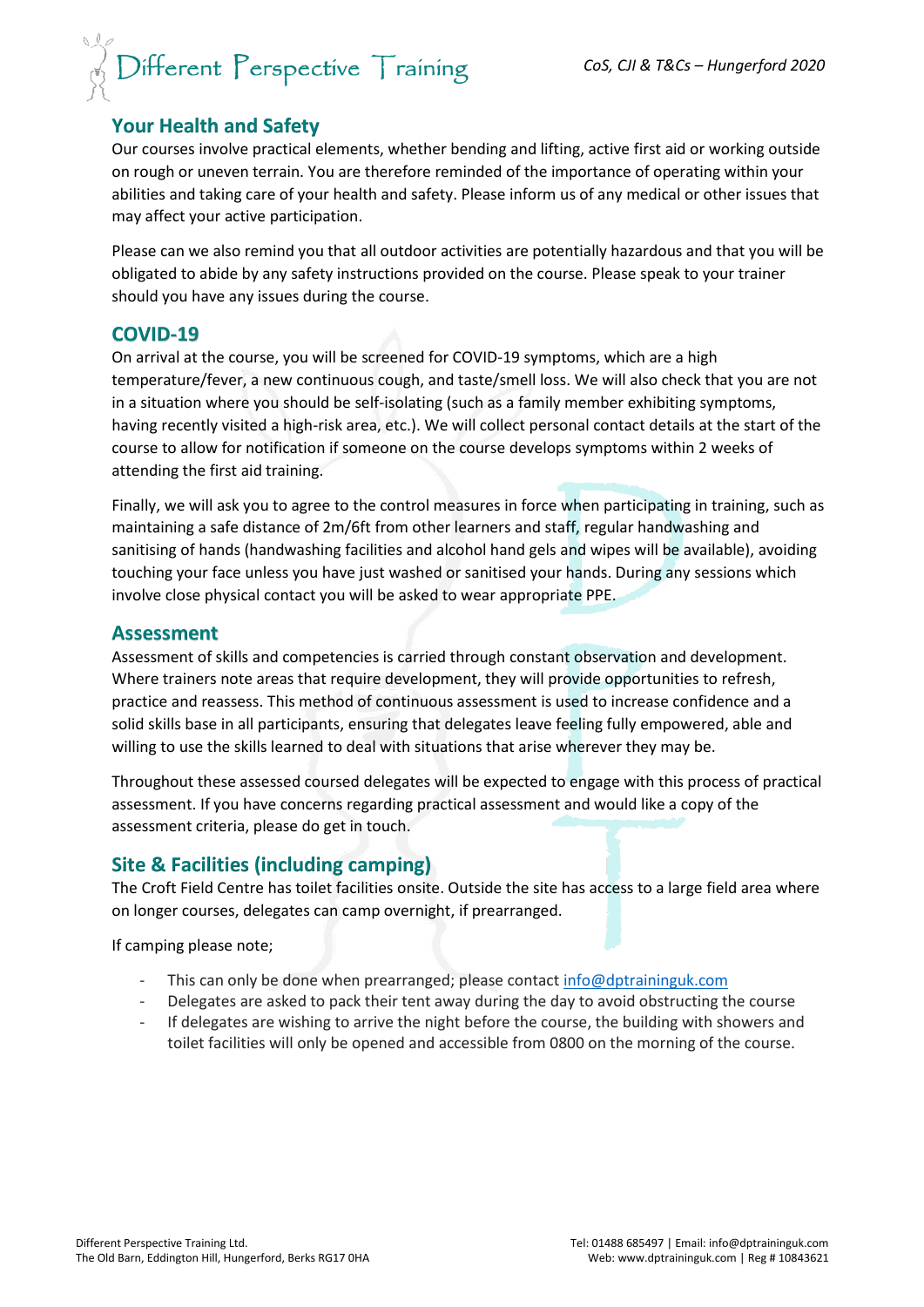# $\frac{1}{\sqrt{2}}$  Different Perspective Training

# **Terms and Conditions of Service**

#### **1. Interpretation**

- 1.1. "Services" Services provided, including Training Programmes, Experiences and Consultation, detailed in Schedule 1 Part 1, for individuals, organisations, corporate groups and educational establishments.
- 1.2. "Client" The Individual, Organisation, Corporate Group or Educational Establishment doing business with the Company and acting on behalf of the Delegates and whose details are given in Schedule 1 Part 2
- 1.3. "DPT" **Different Perspective Training Ltd.** (Registered # 10843621) of Registered Office; The Old Barn, Eddington Hill, Hungerford, Berkshire, RG17 0HA
- 1.4. "Conditions" The terms and conditions set out in this document including the Schedule
- 1.5. "Delegates" The participants listed in Schedule 2 Part 2 that are engaged in the services detailed in Schedule 1 Part 1

# **2. Application of terms and conditions**

- 2.1. The Conditions will come into existence as soon as the Company issue a *Confirmation Invoice* and shall continue until the Services have concluded but such expiry shall not affect accrued rights and liabilities of the parties and shall not affect any continuing obligations of the parties under these Conditions.
- 2.2. Any application by a Client to take part in the Services provided by DPT shall be accepted entirely at the discretion of DPT and if so accepted will only be accepted upon these Conditions.
- 2.3. No modification of the Conditions shall be binding on DPT unless in writing and signed by a director of DPT.
- 2.4. The Client acknowledges that there are no representations outside the Conditions, which have induced it to enter into this contract with DPT.
- 2.5. Any typographical, clerical or other error or omission in any sales literature, quotation, price list, acceptance of offer, invoice or other document or information issued by DPT shall be subject to correction without any liability on the part of DPT.

#### **3. Course Standards**

3.1. All DPT Services are delivered to United Kingdom standards unless agreed otherwise in writing on the Proposal and Confirmation of Services. It is the responsibility of the Client to ensure that the Services are suitable for their purposes and the purposes of the Delegates, for the jurisdiction in which the skills and knowledge learned through the provision of these Services will be utilised.

#### **4. Health and Safety**

- 4.1. All DPT Services involve practical elements, whether bending and lifting, active first aid or working outside on rough or uneven terrain. Delegates are responsible for operating within their abilities and taking care of their health and safety. It is the Delegates responsibility to inform the DPT trainer of any medical or other issues that may affect their active participation and therefore require special consideration.
- 4.2. Clients and Delegates are to be aware that all outdoor activities are potentially hazardous and that they will be obligated to abide by any safety instructions provided as part of the delivery of DPT Services. It is the Delegates responsibility to inform the DPT Trainer should any issues arise during the delivery of DPT Services.

#### **5. Assessment**

- 5.1. Assessment of skills and competencies is carried through constant observation and development. Where DPT Trainers note areas that require development, they will provide opportunities to refresh, practice and reassess. This method of continuous assessment is used to increase confidence and a solid skills base throughout the delivery of all Services. This ensuring that Delegates leave feeling fully empowered, able and willing to use the skills learned to deal with situations that arise wherever they may be.
- 5.2. Throughout these assessed courses Delegates will be expected to engage with this process of practical assessment. Should Delegates have concerns regarding practical assessment and would like a copy of the assessment criteria, one can be provided in advance of the commencement of Services.

#### **6. Costs and Payment**

- 6.1. Quotations are valid for 30 days from date of the quotation, typically provided by DPT in the form of a formal Proposal. The cost for Services must be paid as per the payment terms set out in Schedule 1 Part 4.
- 6.2. Payment by the Client for the Services shall be made as set out in Schedule 1 Part 4.
- 6.3. The total cost of the Services as detailed in Schedule 1 Part 1 shall cover all aspects of the Services provided by DPT including the cost of administration, documentation, use of equipment, aide-memoires, use of training materials during the provision of these Services and issue of certification except those specifically excluded in Schedule 1 Part 3
- 6.4. Service fees at a DPT venue will include light refreshments, however DPT is not responsible for the following and are excluded in every case:
	- Cost of transporting Delegates to and from the venue (unless otherwise stated).
	- Cost of transporting Delegates to and from arranged accommodation and the venue (unless otherwise stated).
	- Cost of providing In-house facilities.

# **7. Changes to bookings**

- DPT will always endeavour to avoid having to change the provision of any Services but DPT reserves the right to alter or omit or make changes for any reason which DPT in its absolute discretion shall consider to be just and reasonable.
- 7.2. DPT reserves the right to postpone or cancel any Service for any reason without any liability to the Client including any consequential losses. Cancellation by DPT of part of the Services shall not entitle the Client to cancel any other part of the Services. If cancellation by DPT becomes necessary, as much notice as possible will be given and the following concessions offered:
	- A full refund, if the Services have not yet commenced
	- A proportionate refund, if the Services have commenced but are not yet complete
	- An alternative date to commence or complete the Services as appropriate to the circumstances
- 7.3. Should the Client request a postponement of Services, in writing, to a new date with appropriate notice (no less than 21 days), payment of invoice will be due in accordance to dates and terms on original Confirmation Invoice. The Client will be liable for any costs incurred by DPT due to this postponement. This costs include but not limited to any venue, accommodation, transport, flights,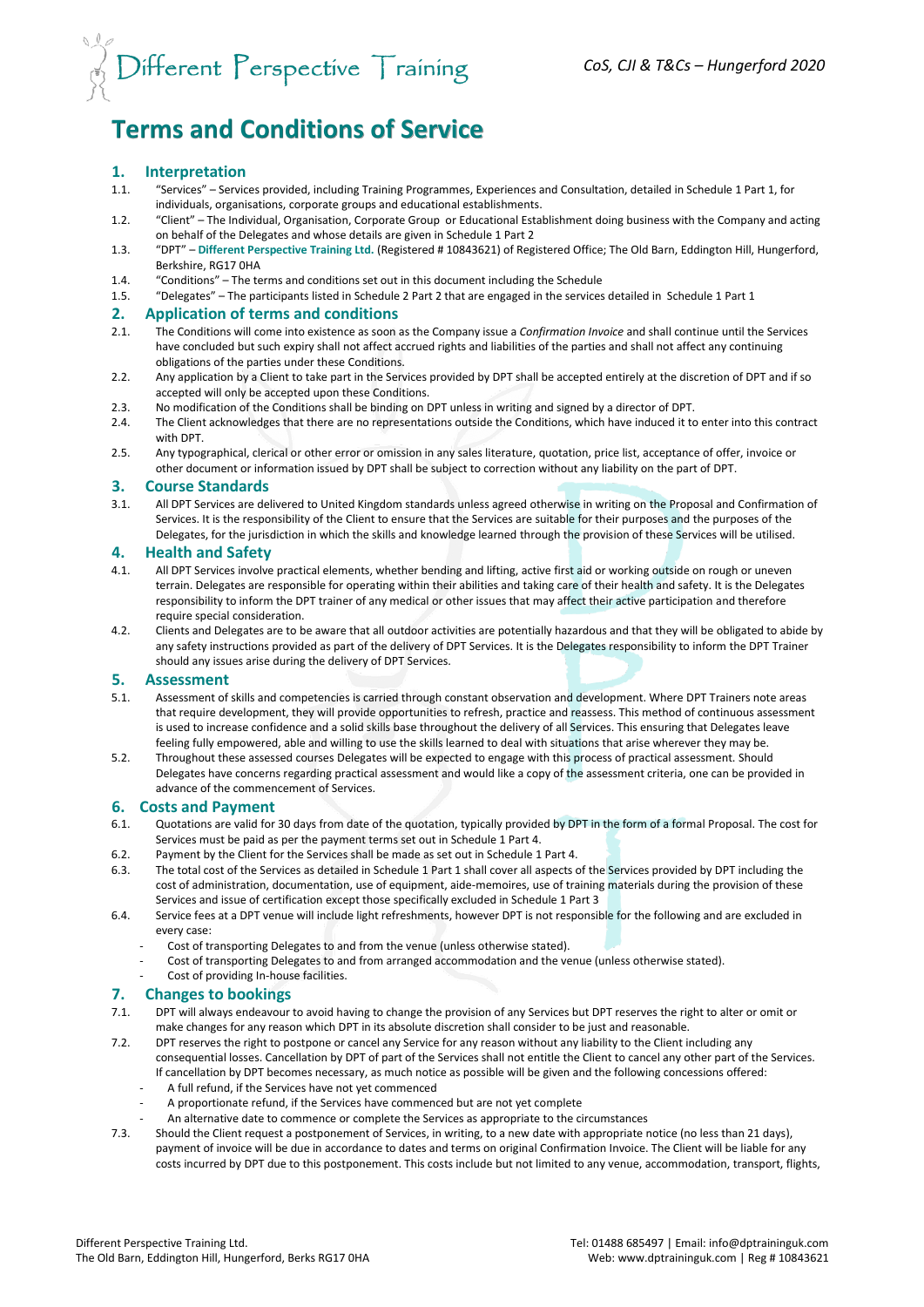visas, subcontractor costs associated with the contract, in which case the client will be responsible for payment of those costs and agrees to indemnify DPT against any such costs

- 7.4. Any further cancellation or postponement to these Services as requested by the Client will be considered by DPT as a wholly new contract and the Client would be subject to a 100% Cancellation fee, irrespective of the amount of prior notice given.
- 7.5. The Client will be responsible for any costs incurred by DPT due to alterations in Delegate numbers by the Client.
- 7.6. In the unlikely event of political unrest, hostilities or other occurrence beyond the control of DPT in an area to be visited, advice will be taken by DPT from The Foreign Office on the advisability to travel.

#### **8. Cancellation charges**

8.1. Upon cancellation of Services the Client may still be liable for payment of these Services, either in part or in full, as outlined in Schedule 1 Part 5.

#### **9. Delayed Payment or Payment Default**

- 9.1. Where the Client falls outside the definition of "small business" under the Late Payment of Commercial Debts (Interest) Act ("the Act"), LS shall be entitled to charge the Client interest on the amount unpaid at the statutory rate provided by the Act and in other cases charge the Client interest (before as well as after judgment) on the amount unpaid at the rate of 4% over the base rate of Barclays Bank PLC from time to time and shall accrue on a daily basis.
- 9.2. Time of payment shall be of the essence of the contract and the failure of the Client to pay any part of any invoice in due time shall entitle DPT to cancel the Services and to recover damages for breach of contract by the Client. Such damages shall include, without limitation, any bank charges or other costs or expenses incurred directly or indirectly in connection with the Client's failure to pay on the due date as well as any consequential costs incurred by DPT including but not limited to flights, other transport arrangements, accommodation and equipment costs. DPT shall have authority to re-allocate the Course without prejudice to any of its other remedies.
- 9.3. The Client waives all and any future claims and rights of set off against any payment due by the Client under these Conditions and agrees to pay any amounts due regardless of any equity, set off or cross-claim on the part of the Client against DPT.
- 9.4. The rights of DPT under this Clause 5 are cumulative and not alternative and any waiver by DPT of any of its rights shall be without prejudice to any other rights hereunder.

#### **10. Failure to Attend**

- 10.1. Notwithstanding the provision of Clause 3, and Delegate that fails to attend any Service provision or any part of any Service provision on which a place has been reserved, fees in respect of that Delegate will be payable in full.
- 10.2. If the Services on which a place has been reserved for a Delegate has not yet commenced, a substitute Delegate may be nominated for the duration of the Services.
- 10.3. If the Services on which a place has been reserved for a Delegates has commenced but for exceptional reasons the Delegate has not been able to complete the full programme of Services, an alternative date will be offered to enable the Delegate to complete the remaining part of the course. The Client will be liable for any additional costs incurred by DPT for these alternative arrangements. Exceptional reasons include illness supported by a doctor's report or self-certification or compassionate grounds. At the discretion of a DPT director, if an insufficient number of Delegates attend any one day, the course or part of the course may be postponed or cancelled in accordance with Clauses 5 & 6. Attendance at all parts of a Service programme are mandatory for certification to be issued.

#### **11. Refusal of admission**

- 11.1. In all cases, Delegates must comply with the course pre-entry qualification requirements, as exceptions to these standards will not be made. The Client shall use its best endeavours to ensure that all Delegates read and study in advance, any information made available to the Client or Delegates by DPT regarding preparations for the Services to be provided. The Client shall use its best endeavours to make Delegates aware that they are expected to follow the instructions given in such advance information.
- 11.2. Delegates should wear practical clothing during the course and be willing to participate in physical activity which may include but will not be limited to carrying stretching, bending down, crouching and physical contact between themselves and other Delegates or Trainers. If DPT in its absolute discretion considers the conduct or dress of any Delegate seeking admission to or participation in the whole or part of the Services is likely to cause risk to the welfare, safety or conduct of that Delegate or any other Delegate, then DPT shall have the right in its absolute discretion to refuse such admission or participation by such Delegates without having to give detailed reasons.
- 11.3. If a Delegates conduct whilst participating in the whole or part of the Services is such that in its absolute discretion DPT believes it is likely to cause risk to the welfare, safety or conduct of others participating in the whole or part of the Services, then DPT may require the Delegate to retire from the Services provided and in such circumstances the Client will be responsible for any additional costs incurred by DPT in returning the Delegate to the UK return point.
- 11.4. The Client shall ensure that Medical form and Parental consent forms (under 18s only) are completed and submitted to DPT prior to the Delegates engagement in the Services. DPT shall have the right in its absolute discretion to refuse such admission or participation by such Delegates that do not have appropriate permission or medical forms.
- 11.5. To fully partake in the provision of certain Services, Delegates must not suffer from any medical or other condition which would restrict their ability to undertake practical work which can be an essential part of the Service programme. If, despite reasonable adjustments, a Delegate is considered unsuitable on Health and Safety grounds, in the opinion of a DPT director, with due consultation the Delegate may be asked to leave the course. In this event, DPT reserves the right to retain the fee or a proportion of the fee for that Delegate.

#### **12. Force Majeure**

12.1. DPT shall not be liable to the Client for any loss suffered by the Client if the provision of the Services is prevented, restricted, hindered or delayed by reason of any circumstances outside the control of DPT including weather and without limitation labour disputes, strike, lock-out or shortage of materials or labour. In such circumstances non-performance, part-performance or delay in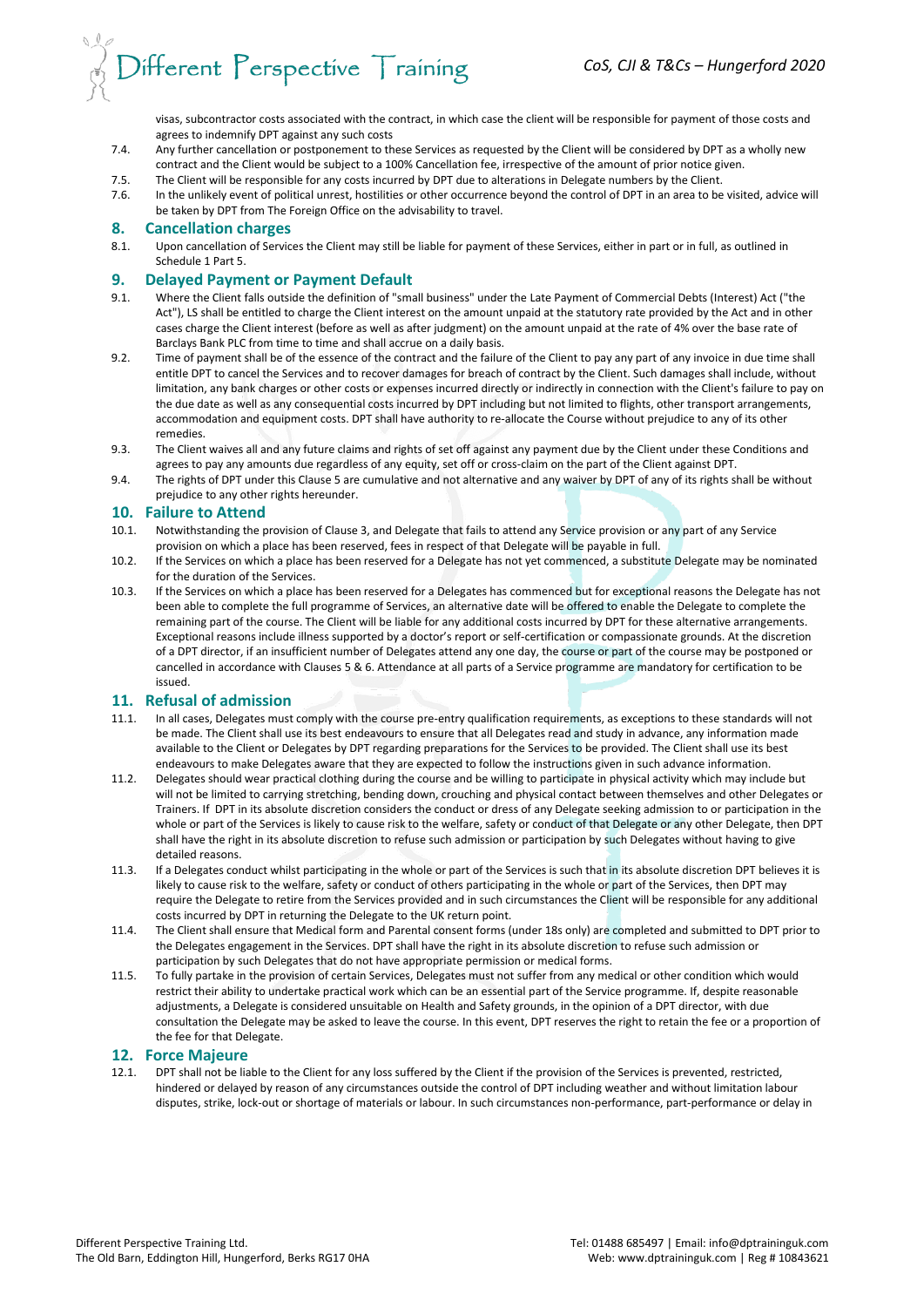# $\bigcirc$ ifferent Perspective  $\top$ raining

performance of the obligations of DPT shall not entitle the Client to claim damages of any kind whether direct, indirect or consequential.

#### **13. Limitation of liability**

- 13.1. In arranging for any part of the Services to be delivered by a third party DPT acts as the agent of the Client and no liability to any third party or to the Client of any kind whatsoever shall attach to DPT in connection with or arising from the arrangements between the Client and the third party. The Client shall indemnify DPT against any claim made by such third party.
- 13.2. In respect of Services provided by a third party under the Conditions DPT shall, at the request of the Client, give reasonable assistance to the Client to pursue any claim against such third party, save that DPT shall not be obliged to pursue any third party if this involves legal or other professional expenses, court or arbitration proceedings, unless the Client agrees to fully and effectively indemnify DPT against all costs and expenses in respect thereof including the cost of involvement of DPT staff in connection with pursuing a claim.
- 13.3. Except in respect of death or personal injury caused by the negligence of DPT the Liability of DPT to the Client for any consequential (whether direct or indirect) loss or damage, costs, expenses or other claims for consequential compensation whatsoever (and whether caused by the negligence of DPT, its employees or agents or otherwise) which arises out of or in connection with the provision of Services, shall be limited to the amount that DPT has charged for the part of the Services in relation to the particular event giving rise to the liability.
- 13.4. The Client shall be responsible and shall fully indemnify DPT for any damage intentionally or negligently caused by the Client, its subcontractors, agents, guests or the Delegates to any property of DPT or venue being used by the Client. Should any such damage occur DPT will specify, in writing, the damage and cost of repairs and the Client shall, within 7 days of the date of DPT's letter, pay to DPT the sum required to rectify the damage caused.
- 13.5. If the Client or a Delegate is not satisfied with the Services provided by DPT, such dissatisfaction must be communicated without delay in writing to DPT's place of business or if this is not practical to the employee or third party appointed by DPT to provide the Services and DPT will take all steps reasonable in the circumstances to remedy the situation. If provision of the Services has been completed complaints must be communicated to DPT in writing to DPT's place of business within 14 days of completion of the Services.

#### **14. Property of DPT**

14.1. Any equipment, goods or training materials supplied by DPT remain the property of DPT, apart from free issue course notes and other such material, which will be clearly identified. All such material is copyright and no copying or publishing of any part of it is permitted without the written permission of DPT. DPT Intellectual Property will remain the sole property of DPT and will not pass to the Client or Delegates.

#### **15. Insurance**

15.1. DPT carries public liability insurance to a limit of £5,000,000.00 for any one incident. All property provided by and used by DPT during the provision of Services is insured against accidental (but not deliberate) damage. The Client is required to insure any equipment provided for In-house service provision against accidental or deliberate damage.

#### **16. Amendment**

- 16.1. No relaxation or indulgence, which, DPT may from time to time or at any time extend to the Client, shall in any way prejudice or act as a waiver of DPT's rights hereunder.
- 16.2. DPT reserves the right to amend these Conditions without prior notification. English Law shall govern these Conditions of Trading. Any alterations, modifications or extensions affecting the above clauses shall not be valid unless agreed by DPT and acknowledged in writing.

#### **17. Notices**

17.1. Any notice to be given by either party to the other under these Conditions shall be in writing addressed to that other party at its principal place of business or registered office or such other address as has been notified to the party giving the notice and shall be deemed to be duly served on the day after being posted if being sent by first class pre-paid post or on the day received by means of email in permanent written form.

#### **18. General, Data, Imagery & Testimonials**

- 18.1. If any provision of these Conditions is held by any competent authority to be invalid or unenforceable in whole or in part the validity of the other provisions of these Conditions and the remainder of the provisions in question shall not be affected thereby.
- 18.2. DPT is registered with the Information Commissioners Office (reg# ZA288540) as a Data User and Processor under the Data Protection Act 1984 as amended by Data Protection Act 1998 and the General Data Protection Regulation (GDPR) legislation 2018 and complies with the principles of; collection, storage, retention, destruction and access of personal data as, set out by this legislation.
- 18.3. By agreeing to these terms and conditions, the Client and Delegates consent (unless the contrary is indicated by you at point of sale) to:
	- 18.3.1. DPT staff taking photographs and or video footage of you/them during the course and that these images may be used by us for general marketing publicity and training purposes
	- 18.3.2. The use of your corporate / organisation / group name and logo by us for general marketing, publicity and training purposes
	- 18.3.3. The use of any testimonial or feedback provided by you relating to the course for general marketing, publicity and training purposes including the nature of the course we have delivered to you

#### **19. Law**

19.1. These Conditions shall be governed by and interpreted in accordance with English law and the parties hereby submit to the exclusive jurisdiction of the English Courts.